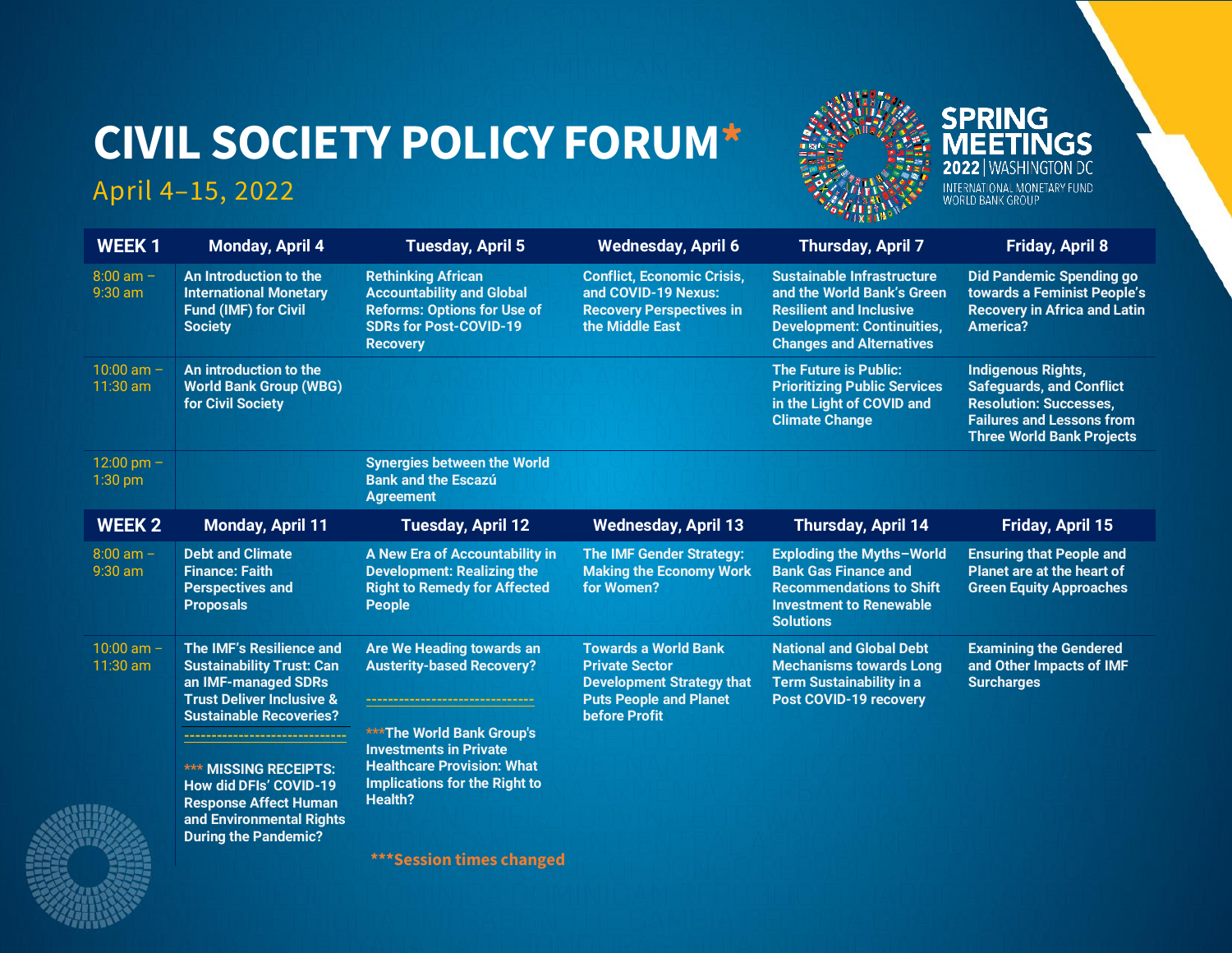# **WEEK 1 April 4–April 8, 2022**

# <span id="page-1-0"></span>**An introduction to the International Monetary Fund (IMF) for civil society**

**Monday, April 4, 2022**

8:00–9:30 am Washington, D.C. time (12:00-1:30 pm GMT)

Join Nisreen Farhan, Chief of the IMF's Public Affairs Division in the Communications Department, as she runs you through an introduction for civil society organizations on the IMF, its mandate, how it works and how it is helping your countries in a context of crisis like the current pandemic. You will have the opportunity to ask questions during a 60-minute q/a session.

N.B: This session is not aimed for experts on the IMF, but for those who are starting to work on the Fund and are interested in developing their knowledge for their thematic or country work.

Watch Live Here: <https://www.imf.org/en/About/Partners/civil-society>

<span id="page-1-2"></span>**An introduction to the World Bank Group (WBG) for Civil Society**

**Monday, April 4, 2022** 10:00–11:30 am Washington, D.C. time (2:00-3:30 pm GMT)

Join John Kellenberg, Environmental and Social Framework Implementation Manager, World Bank; Julia Oliver, Senior Communications Officer, IFC; and Li Lou, External Affairs Officer, World Bank; as they provide an introduction for civil society organizations on the World Bank Group, its structure, mandate, how it works and how it is helping countries in the context of the current pandemic. You will have the opportunity to ask questions during q/a. Jill Wilkins, Director, Partnerships & Practice Groups, External and Corporate Relations, World Bank, will deliver opening remarks. N.B: this session is not aimed for experts on the Bank Group, but for those who are starting to work in this context and are interested in developing their knowledge for their thematic or country work.

Watch Live Here: https://www.worldbank.org/en/events/2022/01/07/civil-society-policy-forum-spring-meetings-2022

#### <span id="page-1-1"></span>**Rethinking African Accountability and Global Reforms: Options for use of SDRs for Post-COVID 19 Recovery**

**Tuesday, April 5, 2022** 8:00–9:30 am Washington, D.C. time (12:00-1:30 pm GMT) *AFRODAD, TJNA, SEATINI, ACEP – Ghana, TPI – Kenya Chapter, Stop the Bleeding Consortium – Africa*

**Session abstract:** The biggest problem Africa is facing is the accountable use development financing resources including SDRs. Accountability is multifaceted and complex and include national to global level reforms. Previous experiences prove that accountability has been failing. This session will revisit and rethink the repertoire of methods for a credible African Accountability Mechanism to absorb development resources in ways that deliver prosperity to Africans.

- **• Moderator:** Jason Braganza, Executive Director, AFRODAD
- **Panelist 1:** Abebe Aemro Selassie, Director, African Department, IMF
- **Panelist 2:** Ndinaye Sekwi Charumbira, Director, African Union
- **Panelist 3:** Prof Daniel Bradlow, University Professor, University of Pretoria
- **Panelist 4:** Jane S Nalunga, Executive Director, SEATINI Uganda

Watch Live Here: https://www.imf.org/en/About/Partners/civil-society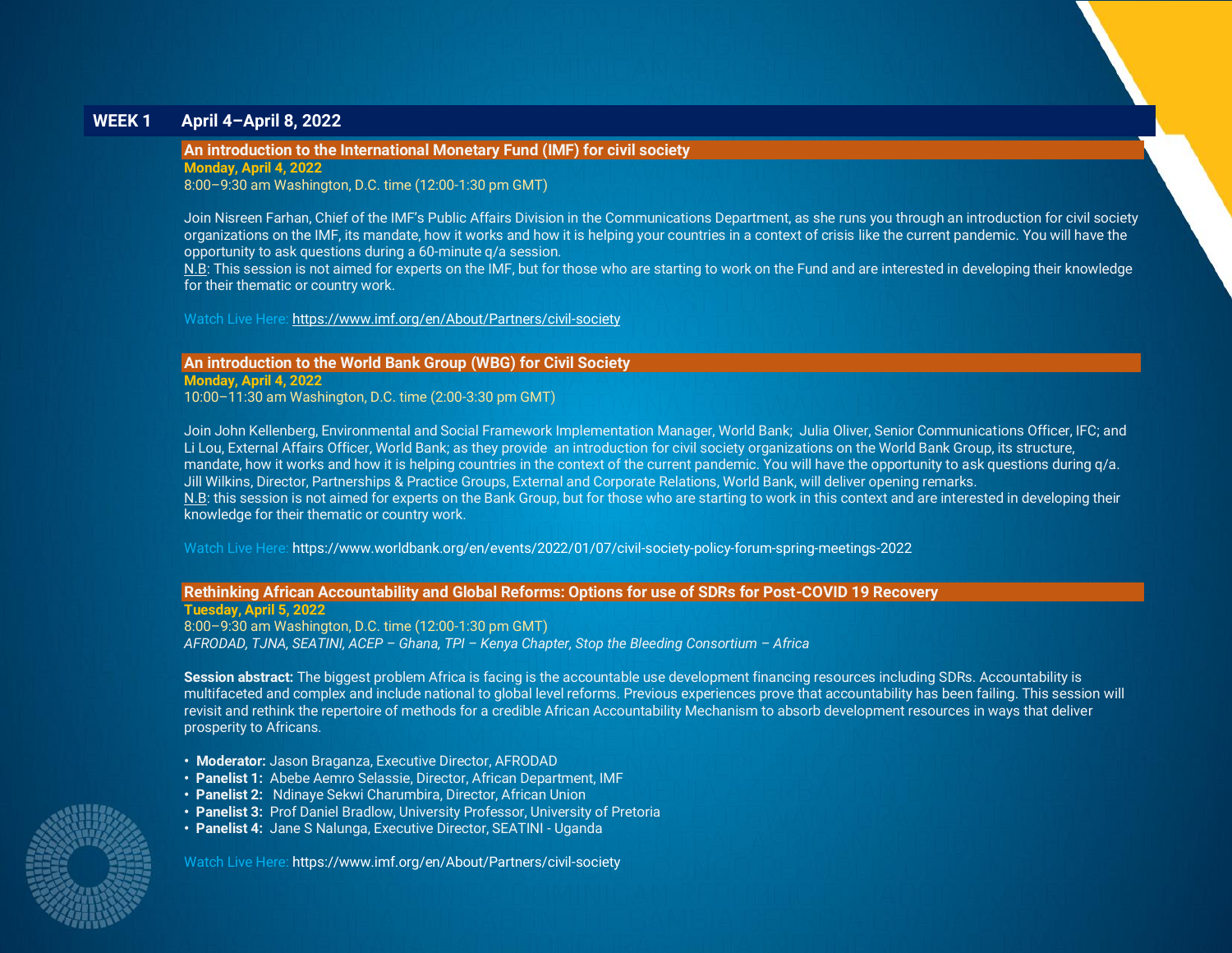# <span id="page-2-0"></span>**Synergies between the World Bank and the Escazú Agreement**

**Tuesday, April 5, 2022** 12:00–1:30 pm Washington, D.C. time (4:00-5:30 pm GMT) *Coordinadora de las Organizaciones Indígenas de la Cuenca Amazónica (COICA), AIDESEP, DAR, Regional Coalition for Transparency and Participation, GREFI*

**Session abstract:** This session proposes synergies between the World Bank and the Escazu Agreement, so that its policy and loans are aligned to the principles of the treaty, following the IDB precedent. It is based on the situation of the communities of Ucayali - Peru and the challenges of implementing the Development Policy Loan (DPL).

- **• Moderator:** Nadino Calapucha, Coordinador técnico del Programa de Defensa de Defensores y Defensoras Indígenas (PDDD), COICA
- **• Panelist 1:** José Gregorio Díaz Mirabal, Coordinator General, COICA
- **• Panelist 2:** Miguel Guimaraes, Vice President, AIDESEP (TBC)
- **• Panelist 3:** Sintiablanqueli Portocarreotamani, Lideresa, CORPIAA

**• Panelist 5**: Leoncio Ugarte Guerra, Coordinador del Proyecto FIP de Atalaya del Programa Nacional de Conservación de Bosques, Ministerio del Ambiente del Perú (MINAM)

Watch Live Here:<https://www.worldbank.org/en/events/2022/01/07/civil-society-policy-forum-spring-meetings-2022>

# **Conflict, Economic Crisis, and COVID-19 Nexus: Recovery Perspectives in the Middle East**

**Wednesday, April 6, 2022** 8:00–9:30 am Washington, D.C. time (12:00-1:30 pm GMT) *Syrian Centre for Policy Research (SCPR)*

**Session abstract:** The Syrian Center for Policy Research (SCPR) will moderate a discussion that demonstrates the impact of COVID-19 related policies and interventions adopted by local and international actors on conflict and crises dynamics in the Middle East. Specifically, the session will diagnose the impact on inequality, poverty, conflict economies and human security. The session also aims to critically assess the potential IMF/WB interventions for post COVID-19 recovery in such contexts, and suggests a civil society perspective for a recovery that counters conflict and crises' foundations.

- **Moderator:** Dr. Rabei Nasser, Co-Founder and researcher, Syrian Centre for Policy Research
- **Panelist 2:** Dr. Marie-Noëlle AbiYaghi, Co-Director, The Centre for Social Sciences Research and Action
- **• Panelist 3:** Dr. Harun Onder, Senior Economist, World Bank Group
- **• Panelist 4:** Dr. Omar Dahi, Project Director, Associate Professor of Economics, Security in Context, Hampshire College

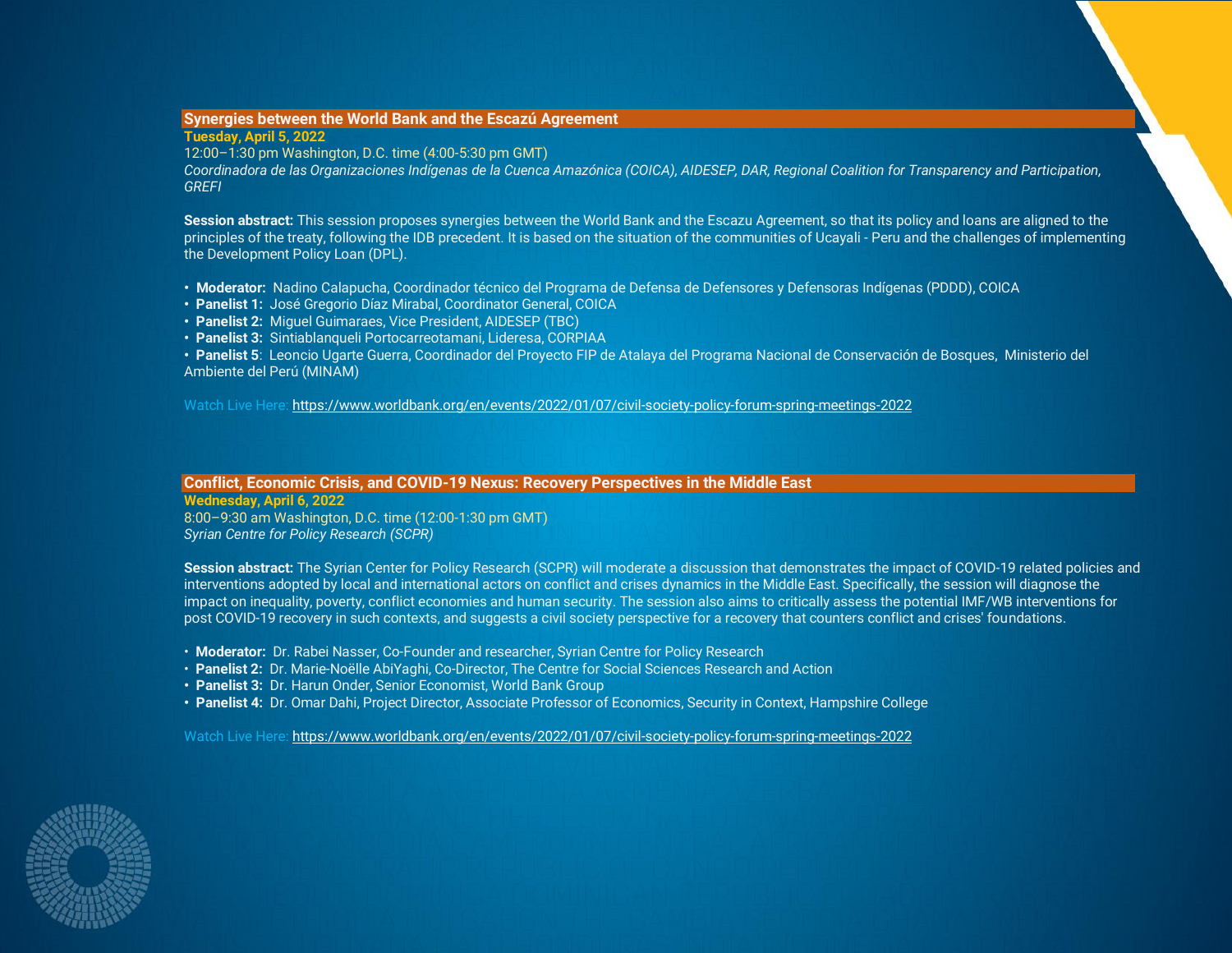#### <span id="page-3-0"></span>**Sustainable Infrastructure and the World Bank's Green Resilient and Inclusive Development: Continuities, Changes and Alternatives Thursday, April 7, 2022**

8:00–9:30 am Washington, D.C. time (12:00-1:30 pm GMT) *Reality of Aid, Eurodad, Bretton Woods Project, IBON International, Society for International Development, LATINDADD, AFRODAD*

**Session abstract:** This panel investigates the World Bank's new GRID Approach and its impact on the provision of sustainable infrastructure. It seeks to contribute to an urgent discussion about the nature of and remedies to the infrastructure gap identified by middle and low-income countries, the UN and the World Bank.

- **• Moderator:** Flora Sonkin, Policy Research Officer, Society for International Development
- **• Panelist 1:** Adrian Chikowore, Policy and Research Consultant, AFRODAD
- **• Panelist 2:** David Cruz, Researcher, Ambiente Y Sociedad
- **• Panelist 3:** Jiten Yumnam, Secretary, Center for Research and Advocacy Manipur
- **Panelist 4:** Vivien Foster, Chief Economist, Infrastructure Practice Group, World Bank

Watch Live Here:<https://www.worldbank.org/en/events/2022/01/07/civil-society-policy-forum-spring-meetings-2022>

# <span id="page-3-1"></span>**The Future is Public: Prioritizing Public Services in the Light of COVID and Climate Change**

**Thursday, April 7, 2022**

10:00–11:30 am Washington, D.C. time (2:00-3:30 pm GMT) *ActionAid, PSI, ITUC/GU, Oxfam, GI-ESCR, Eurodad, SID, TNI, WEMOS, ISER*

**Session abstract:** IMF and World Bank loans, policy advice and research profoundly affect the fiscal space available for investment in public services and the direction of public service reforms. What needs to change in the light of COVID-19 and the climate crisis? This session will share the latest research and explore alternatives.

- **Moderator:** Jean Saldanha, Director, EURODAD
- **• Panelist 1:** Nyaradzayi Gumbonzvanda, Executive Director / former board chair / AU Goodwill Ambassador. Rozaria Memorial Trust / ActionAid **International**
- **• Panelist 2:** Federico Davila, Vice-President, Public Services International (PSI)
- **• Panelist 3:** Mauricio Soto, Deputy Chief, Expenditure Policy Division, Fiscal Affairs Department
- **Panelist 4:** Alberto Rodriguez, Director for Strategy and Operations in Human Development, World Bank

Watch Live Here:<https://www.imf.org/en/About/Partners/civil-society>

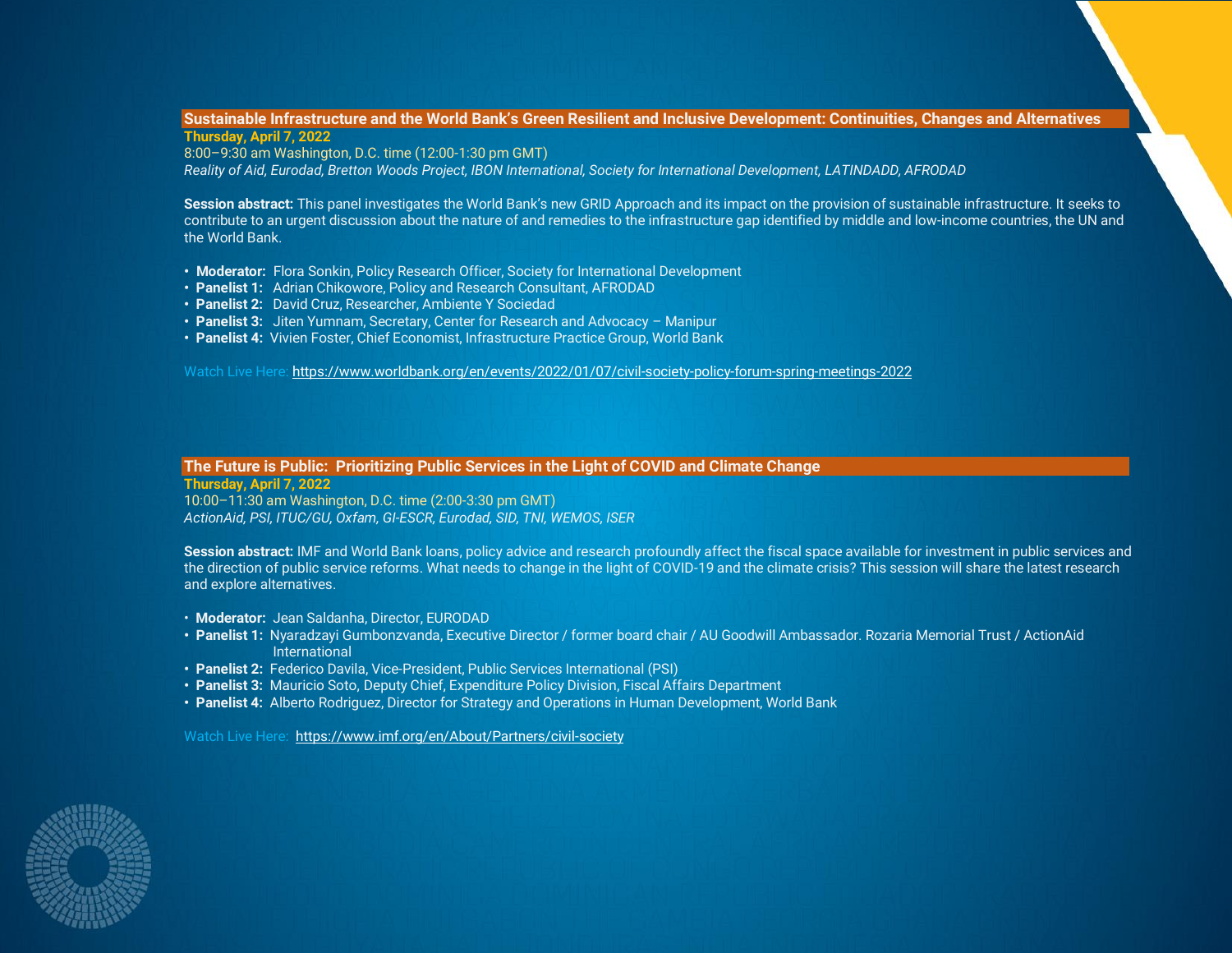# <span id="page-4-0"></span>**Did Pandemic Spending Go Towards a Feminist People's Recovery in Africa and Latin America?**

**Friday, April 8, 2022** 8:00–9:30 am Washington, D.C. time (12:00-1:30 pm GMT) *Financial Transparency Coalition, Akina Mama wa Afrika, LATINDADD, TJN-A, SPII, Christian Aid, CBGA*

**Session abstract:** Only a small proportion of pandemic stimulus spending in the global South has been mobilised to help people most impacted by the crisis. Recovery spending in both Africa and Latin America led to rising gender inequality. The role of the IMF is assessed concerning fiscal space and gender inequality.

- **• Moderator:** Happy Pant, Policy Engagement Lead, Centre for Budget Governance and Accountability (CBGA)
- **• Panelist 1:** Stella Agara, Economic Justice and Climate Action Lead, Akina Mama Wa Afrika
- **• Panelist 2:** Klelia Guerrero, Economist, LATINDADD
- **• Panelist 3:** Ishmael Zulu, Tax Justice Network Africa
- **• Panelist 4:** Abebe Aemro Selassie, Director, African Department, IMF

Watch Live Here:<https://www.imf.org/en/About/Partners/civil-society>

# <span id="page-4-1"></span>**Indigenous Rights, Safeguards, and Conflict Resolution: Successes, Failures and Lessons from Three World Bank Projects**

**Friday, April 8, 2022**

10:00–11:30 am Washington, D.C. time (2:00-3:30 pm GMT) *Bank Information Center, Accountability Research Center, Fundacion Tierra, Asociación Interétnica de Desarrollo de la Selva Peruana*

**Session abstract:** The panel will share how effective engagement with Indigenous Peoples groups improved World Bank project design and outcomes in Peru, Bolivia, and Nicaragua. Panelists will share their experience and recommendations on how the Bank can use its influence to better support the role of Indigenous Peoples in WB-funded projects.

- **Moderator:** Rachel Nadelman, Policy Advisor, Accountability Research Center
- **Panelist 1:** Roberto Espinoza, Senior Technical Advisor**,** AIDESEP (Peru)
- **Panelist 2:** Mario Paniagua, Program Manager, Fundacion Tierra (Bolivia)
- **Panelist 3:** Carolina Juaneda, Program Manager, Bank Information Center
- **Panelist 4:** Gabriel Quijandría, ex Minister of Environment, MINAM Perú
- **Panelist 5:** Kennan W. Rapp, Sr. Social Specialist, LAC, World Bank

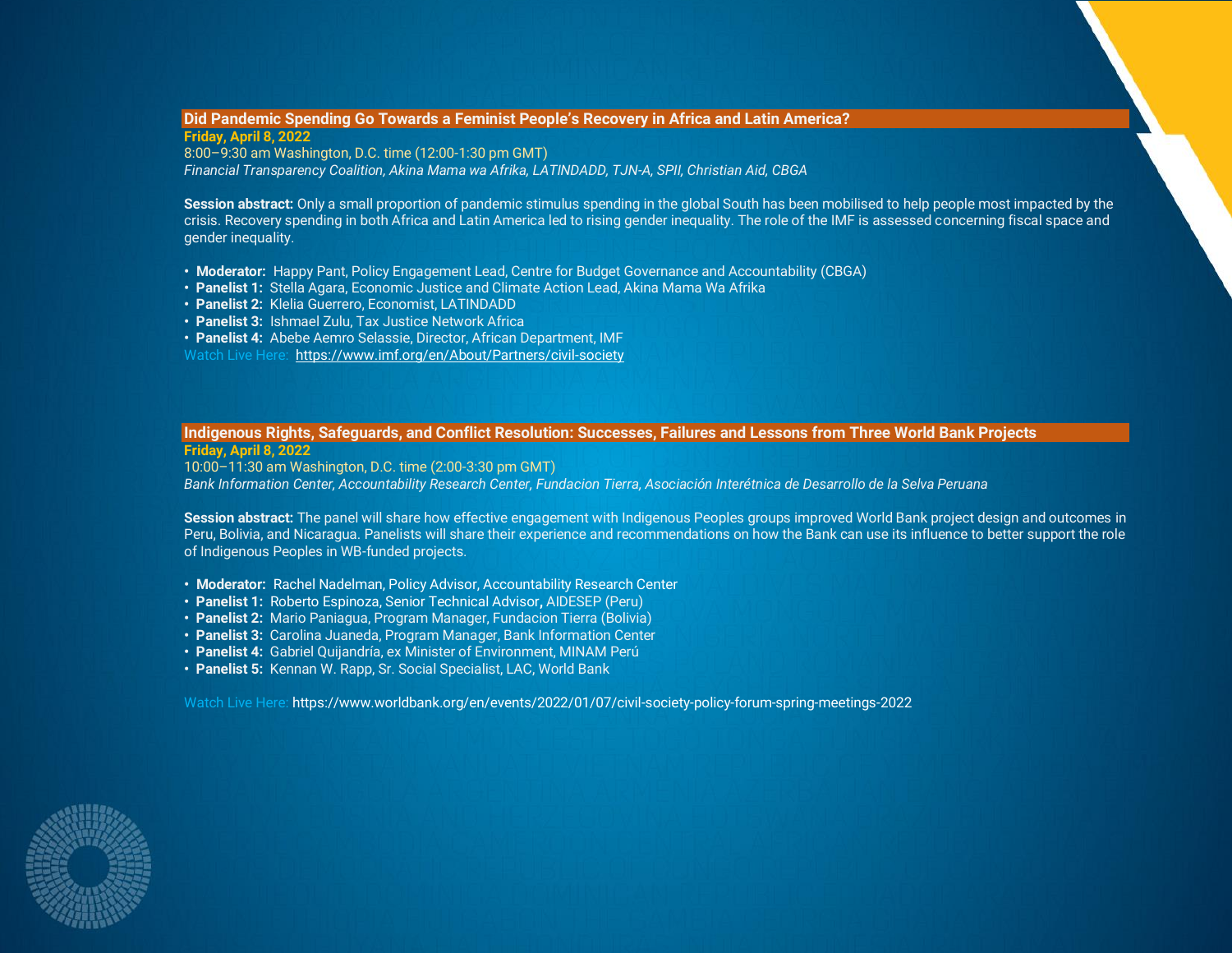# **WEEK 2 April 11–April 15, 2022**

# <span id="page-5-0"></span>**Debt and Climate Finance: Faith Perspectives and Proposals**

**Monday, April 11, 2022**

8:00–9:30 am Washington, D.C. time (12:00-1:30 pm GMT)

*World Council of Churches, World Communion of Reformed Churches, Lutheran World Federation, World Methodist Council & Council for World Mission*

**Session abstract:** Church and community leaders from climate-vulnerable countries will share lived experiences on the intersections between debt and climate change. In dialogue with the World Bank, they will bring proposals for responding to the debt crisis as well as financing climate change adaptation and resilience-building. The session will highlight the moral imperative to tackle the debt-climate nexus, prevent needless human suffering and promote planetary restoration.

- **Moderator:** Dr Barry Herman (USA), Member of Advisory Board, Social Justice in Global Development
- **Panelist 1:** Rev James Bhagwan (Fiji), General Secretary, Pacific Conference of Churches
- **Panelist 2:** Sofia Gebreyes (Ethiopia), Country Director, Lutheran World Federation Ethiopia
- **Panelist 3:** Amb David Comissiong (Barbados), Barbados' Ambassador to Caricom
- **Panelist 4:** Lea Hakim, Senior Economist, Macroeconomics, Trade and Investment, World Bank
- **Panelist 5:** Valerie Hickey, Environment and Natural Resources Global Practice Manager, World Bank

Watch Live Here:<https://www.worldbank.org/en/events/2022/01/07/civil-society-policy-forum-spring-meetings-2022>

# <span id="page-5-1"></span>**The IMF's Resilience and Sustainability Trust: Can an IMF-managed SDRs Trust Deliver Inclusive & Sustainable Recoveries?**

**Monday, April 11, 2022**

10:00–11:30 am Washington, D.C. time (2:00-3:30 pm GMT)

*BU GDPC, AFRODAD, BWP, Caritas Africa, CAFOD, CAID, CEPR, Eurodad, FEMNET, FTC, GPF, GCAP, ISER, ITUC, JUBILEE UK, JUBILEE USA, LATINDADD, Oxfam Int, Recourse, SocDevJustice, TWN, WEED*

**Session abstract:** Special Drawing Rights (SDRs) have the potential to become a key mechanism for financing a just transition to climate-resilient economies and supporting the Covid-19 recovery. Following its historic allocation of \$650 billion in SDRs, the IMF has proposed a Resilience and Sustainability Trust to facilitate the re-channeling of these resources to vulnerable countries. This panel will explore the Fund's proposal, contrasting it with [principles](https://medium.com/@OxfamIFIs/civil-society-organizations-call-for-principles-for-fair-channeling-of-special-drawing-rights-2f3795cdb14c) for fair SDR re-channeling set out in the CSO letter to the G20 in September 2021. The session will assess the value of SDRs, including through potential future allocations, in contributing to financing climate action and pandemic preparedness via meeting ambitious, nationally-determined goals.

- **Moderator:** Chiara Mariotti, Senior policy and advocacy officer, Eurodad
- **Panelist 1:** Sara Jane Ahmed, Finance advisor, Vulnerable 20 (V20), member of Taskforce on Climate, Development and the IMF
- **Panelist 2:** Andres Arauz, Senior Research Associate, CEPR
- **Panelist 3:** Fr. Charles Chilufya, Justice & Ecology Director, Jesuit Conference of Africa & Madagascar
- **Panelist 4:** Vimal Thakoor, Senior Economist, Strategy, Policy and Review Department, IMF

Watch Live Here: <https://www.imf.org/en/About/Partners/civil-society>

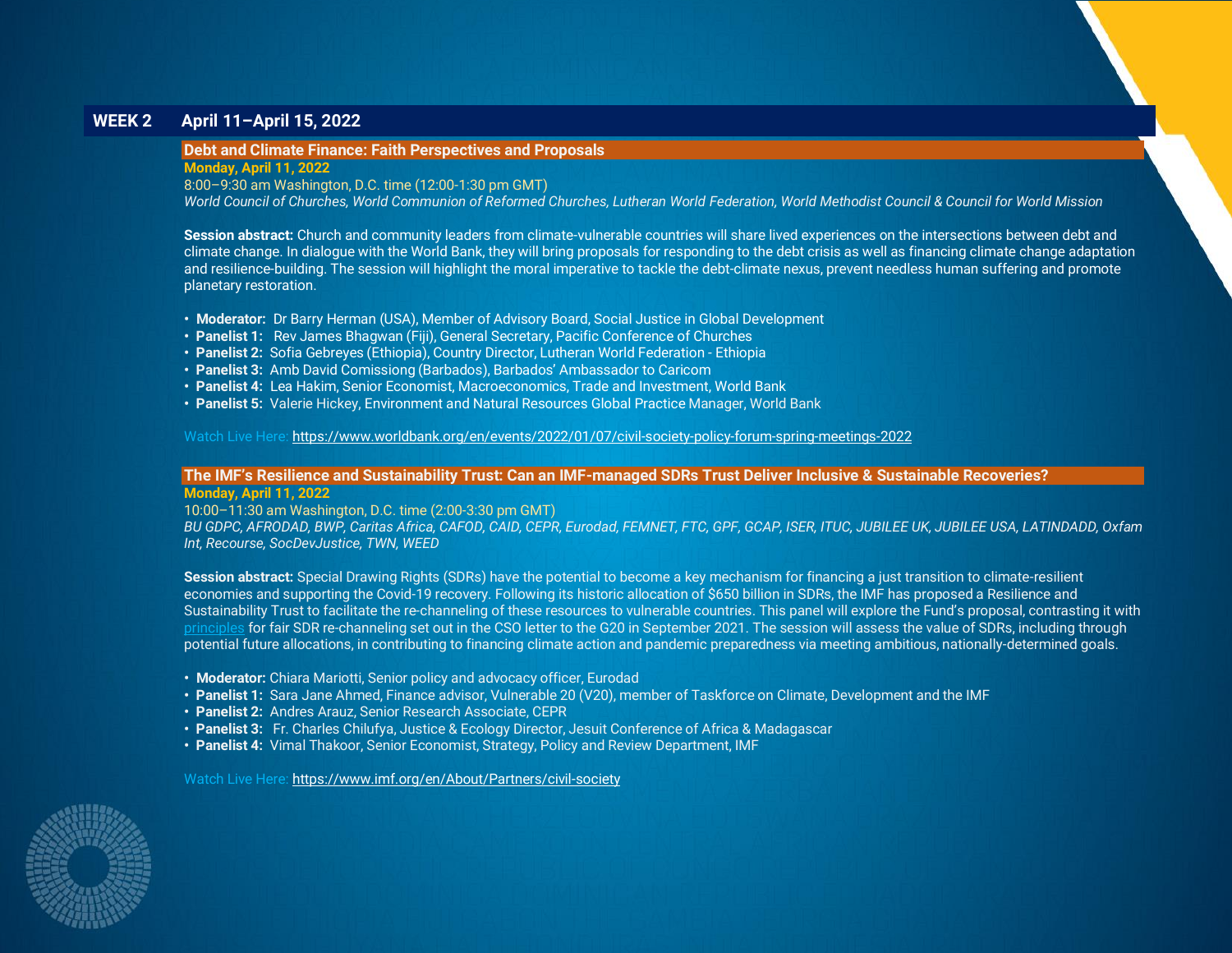#### <span id="page-6-1"></span>**MISSING RECEIPTS: How did DFIs' COVID-19 Response Affect Human and Environmental Rights during the Pandemic? Monday, April 11, 2022**

10:00–11:30 am Washington, D.C. time (2:00-3:30 pm GMT) *IAP, FARN, DAR, AWC, Eurodad, NGO Forum on ADB, Coalition for Human Rights in Development*

**Session abstract:** In order to respond to the pandemic, the WBG and other DFIs positioned themselves as central players for the global economic and social recovery, committing billions of dollars. Civil society and communities have identified gross transparency and accountability gaps. Where has this funding gone? How have funds been utilized?

- **Moderator:** Leandro Gomez, Coordinator of Investment and Rights Program, Fundación Ambiente y Recursos Naturales (FARN) Argentina
- **Panelist 1:** Gustavo Zullo, Researcher, International Accountability Project
- **Panelist 2:** Amy Ekdawi, Co- Director, Arab Watch Coalition
- **Panelist 3:** Denisse Linares Suarez, Amazon program Specialist, Derecho, Ambiente y Recursos Naturales Perú

Watch Live Here:<https://www.worldbank.org/en/events/2022/01/07/civil-society-policy-forum-spring-meetings-2022>

# <span id="page-6-0"></span>**A New Era of Accountability in Development: Realizing the Right to Remedy for Affected People**

**Tuesday, April 12, 2022**

8:00–9:30 am Washington, D.C. time (12:00-1:30 pm GMT)

*Inclusive Development International, Accountability Counsel, Bank Information Center (BIC), Center for International Environmental Law (CIEL), Oxfam America*

**Session abstract:** The World Bank Group has long focused on safeguards to avoid harm from development projects, but now there is more attention to the need for mechanisms to ensure remediation when harms do occur. This session will discuss what an effective remedy framework would look like, informed by the experiences of affected communities.

- **Moderator:** Jolie Schwarz, Senior Policy Advisor, Development Finance, Oxfam
- **Panelist 1:** Mac Darrow, UN Representative, OHCHR
- **Panelist 2:** David Pred, Executive Director, Inclusive Development International
- **Panelist 3:** Stephanie Amoaka, Senior Policy Associate, Accountability Counsel
- **Panelist 4:** Piotr Mazurkiewicz, Lead FI Risk Officer ,Environmental & Social Policy and Risk, International Finance Corporation

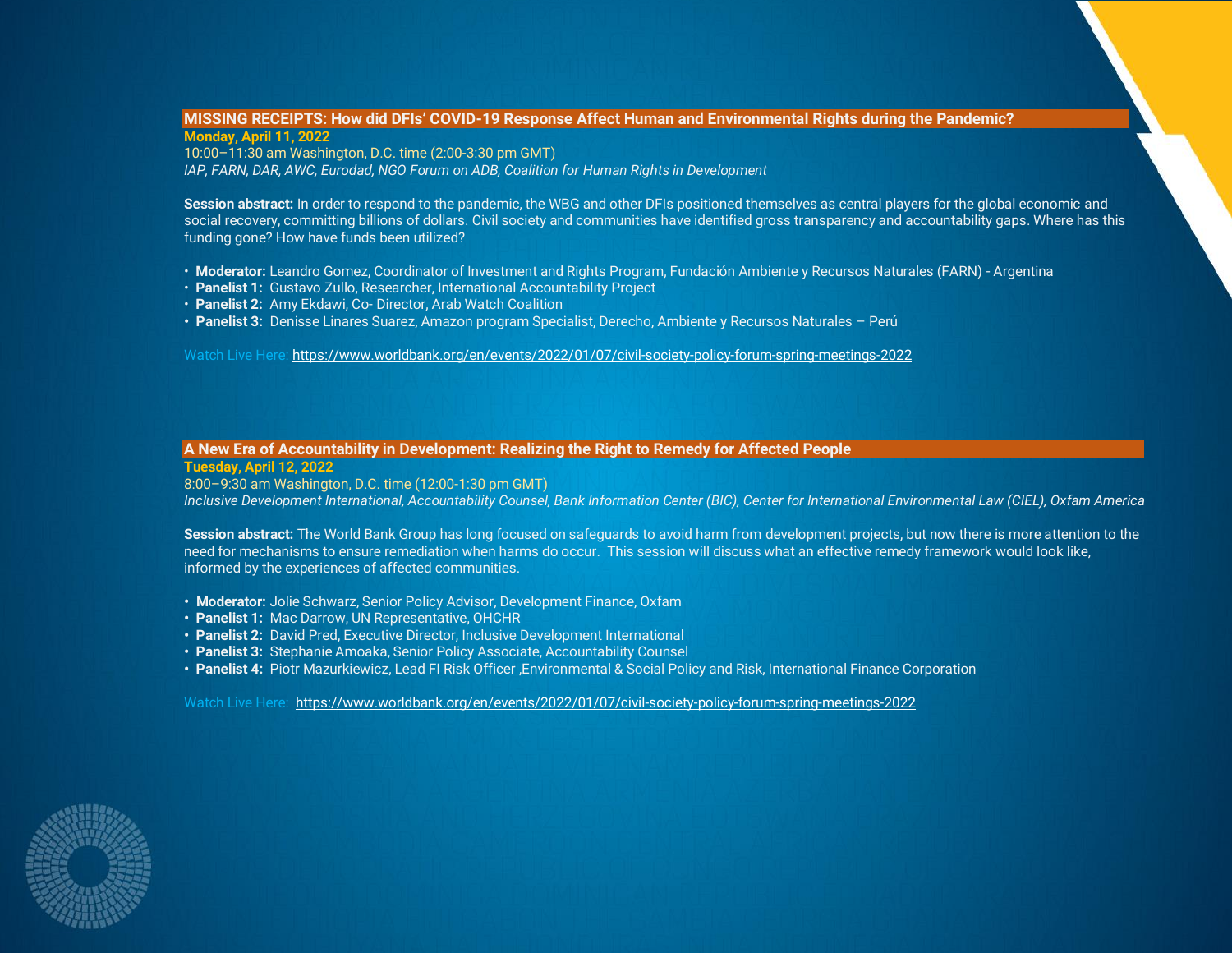# **The WBG's Investments in Private Healthcare Provision: What Implications for the Right to Health?**

**Tuesday, April 12, 2022**

10:00–11:30 am Washington, D.C. time (2:00-3:30 pm GMT)

*Global Initiative for Economic, Social and Cultural Rights, Global Justice Now, Initiative for Social and Economic Rights, OXFAM, People's Health Movement-Europe (PHM-Europe), Public Services International (PSI), SID, STOPAIDS, Viva Salud, Wemos, Eurodad*

**Session abstract:** While an important part of the WBG strategy to respond to Covid-19 consists in mobilizing private investment, private healthcare services pose challenges for equitable access. The session will present case studies showing how private sector engagement in healthcare might have negative impacts on the enjoyment of the right to health.

- **Moderator:** James Cole, Senior Advocacy Advisor, STOPAIDS
- **Panelist 1:** Marco Angelo, Global Health Advocate, Wemos
- **Panelist 2:** Rossella De Falco, Programme Officer on the Right to Health, GI-ESCR
- **Panelist 3:** Allana Kembabazi, Program Manager, Global Health Program, ISER
- **Panelist 4:** Andreas Seiter, Global Lead for Private Sector in the World Bank's Health, Nutrition and Population Global Practice

Watch Live Here: https://www.worldbank.org/en/events/2022/01/07/civil-society-policy-forum-spring-meetings-2022

# <span id="page-7-0"></span>**Are we Heading Towards an Austerity-based Recovery?**

#### **Tuesday, April 12, 2022**

10:00–11:30 am Washington, D.C. time (2:00-3:30 pm GMT)

*Oxfam International, ActionAid International, Latindadd, Fundacion SES, Bretton Woods Project, Center for Economic and Social Rights, WEMOS, Christian Aid, Arab Watch Coalition, Bawasala, Third World Network*

**Session abstract**: In the third year of the pandemic, we are seeing a sudden and worrying roll back of crucial fiscal support that earlier helped cushion the devastating impact of the crisis with countries now adopting austerity measures before the pandemic is even over. Through its advice and conditionality, new evidence reveals the IMF is encouraging many countries down this path which consistently undermines the lives, rights and wellbeing of those most vulnerable. From Tunisia to Argentina, from Zambia to Nigeria, this panel will explore how the trend of austerity is materializing across the world and present alternatives for a fair recovery with a focus on taxing wealth.

- **Moderator:** Kate Donald, Director of Program, Center for Economic and Social Rights
- **Panelist 1:** Paolo Mauro, Deputy Director, Fiscal Affairs Department, IMF
- **Panelist 2:** Nadia Daar, Head of Washington DC Office, Oxfam International
- **Panelist 3:** Lionel Stiglitz, Research Coordinator, Fundación SES
- **Panelist 4:** Amine Bouzaiene, Fiscal Policy Lead, Bawsala

Watch Live Here: https://www.imf.org/en/About/Partners/civil-society

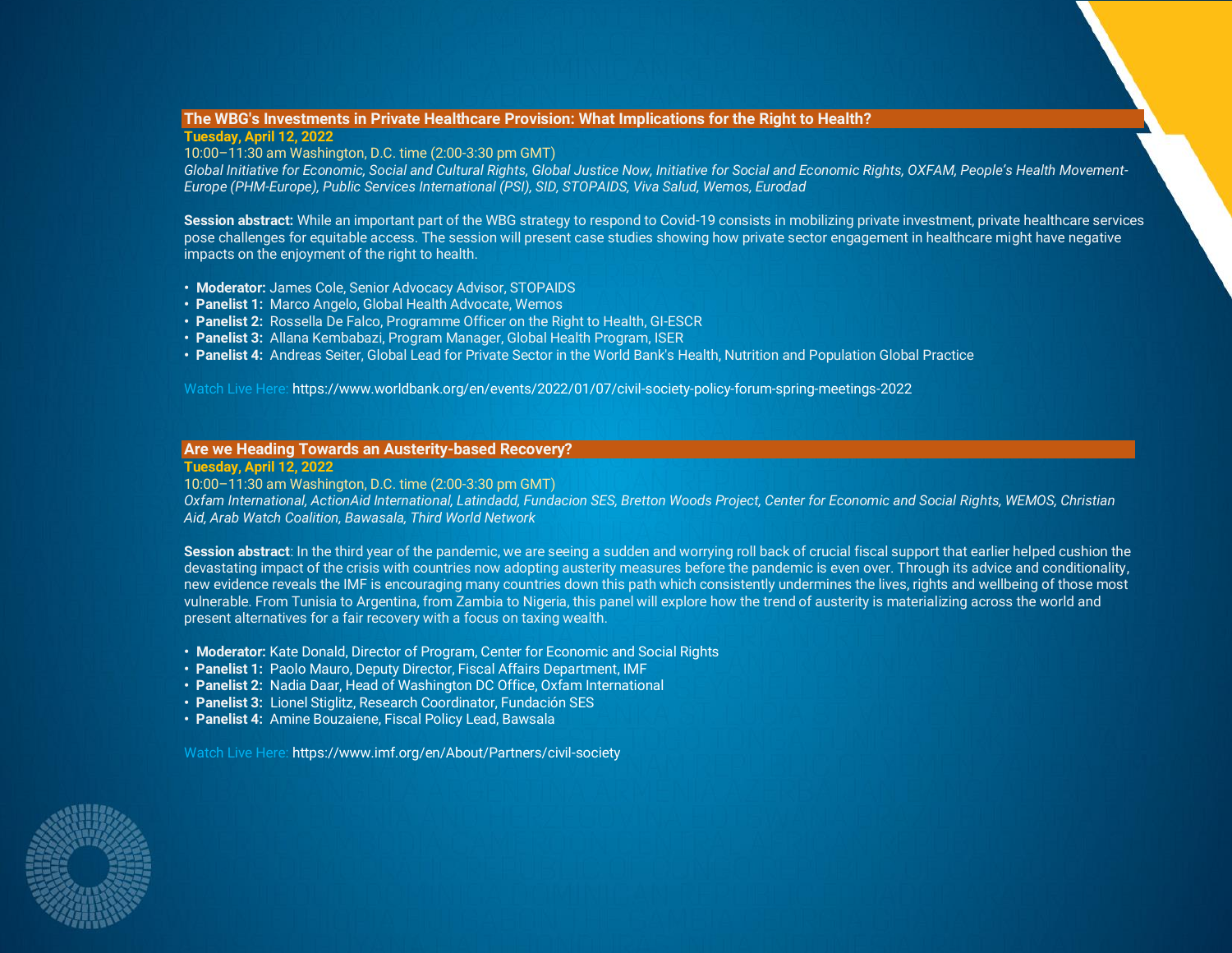# <span id="page-8-0"></span>**The IMF Gender Strategy: Making the Economy Work for Women?**

# **Wednesday, April 13, 2022**

# 8:00–9:30 am Washington, D.C. time (12:00-1:30 pm GMT)

*ActionAid, Arab Watch Coalition, Bretton Woods Project, Centro de Derechos Económicos y Sociales, Christian Aid, Eurodad, Gender Action, Global Alliance for Tax Justice, IWRAW Asia Pacific, The Kvinna till Kvinna Foundation, Latindadd, Oxfam International, Tax Justice Network, Third World Network, urgewald*

**Session abstract:** Leveraging new research, on-the-ground testimony, and diverse expertise, this panel will critically explore if the IMF's new Gender Strategy can challenge the IMF's traditional macroeconomic paradigm of debt and austerity to instead promote policies that support a gender-just recovery to build an economy that works for women and all genders.

- **Moderator:** Emma Burgisser, Economic Justice Lead, Christian Aid
- **Panelist 1:** Bhumika Muchhala, Senior Advisor on Global Economic Governance, Third World Network
- **Panelist 2:** Mariama Williams, Director, Institute of Law and Economics, Jamaica
- **Panelist 3:** Ratna Sahay, Senior Gender Advisor, IMF
- **Panelist 4:** Jessica Mandanda, Young Urban Activist, Malawi

Watch Live Here: https://www.imf.org/en/About/Partners/civil-society

# <span id="page-8-1"></span>**Towards a World Bank Private Sector Development Strategy that Puts People and Planet before Profit**

**Wednesday, April 13, 2022**

10:00–11:30 am Washington, D.C. time (2:00-3:30 pm GMT) *Eurodad, The Bretton Woods Project, Christian Aid, ITUC and Oxfam*

**Session abstract:** Last year, the World Bank announced the discontinuation of the Doing Business Report, which encapsulated its vision of private sector development. This session will examine the harmful legacy of the DBR, including the inconsistency with the WB's mandate, and how this risks being replicated in the Business Enabling Environment project. It will also discuss an alternative vision of private sector development that supports poverty reduction and economic diversification, and properly values people and the planet. It will identify the steps that states can take to build an 'enabling business environment' consistent with such a vision and the implications for the WB's work.

- **Moderator:** Luiz Vieira, Chair, Bretton Woods Project
- **Panelist 1:** Amanda Janoo, Economics and Policy Lead, Wellbeing Economy Alliance
- **Panelist 2:** Alejandra Scarpini, PODER
- **Panelist 3:** Chris Roberts, Canadian Labor Congress
- **Panelist 4:** Norman Loayza, Director of the Global Indicators Group, World Bank
- **Panelist 5:** Andrew Stone, Lead Evaluation Officer, The Independent Evaluation Group

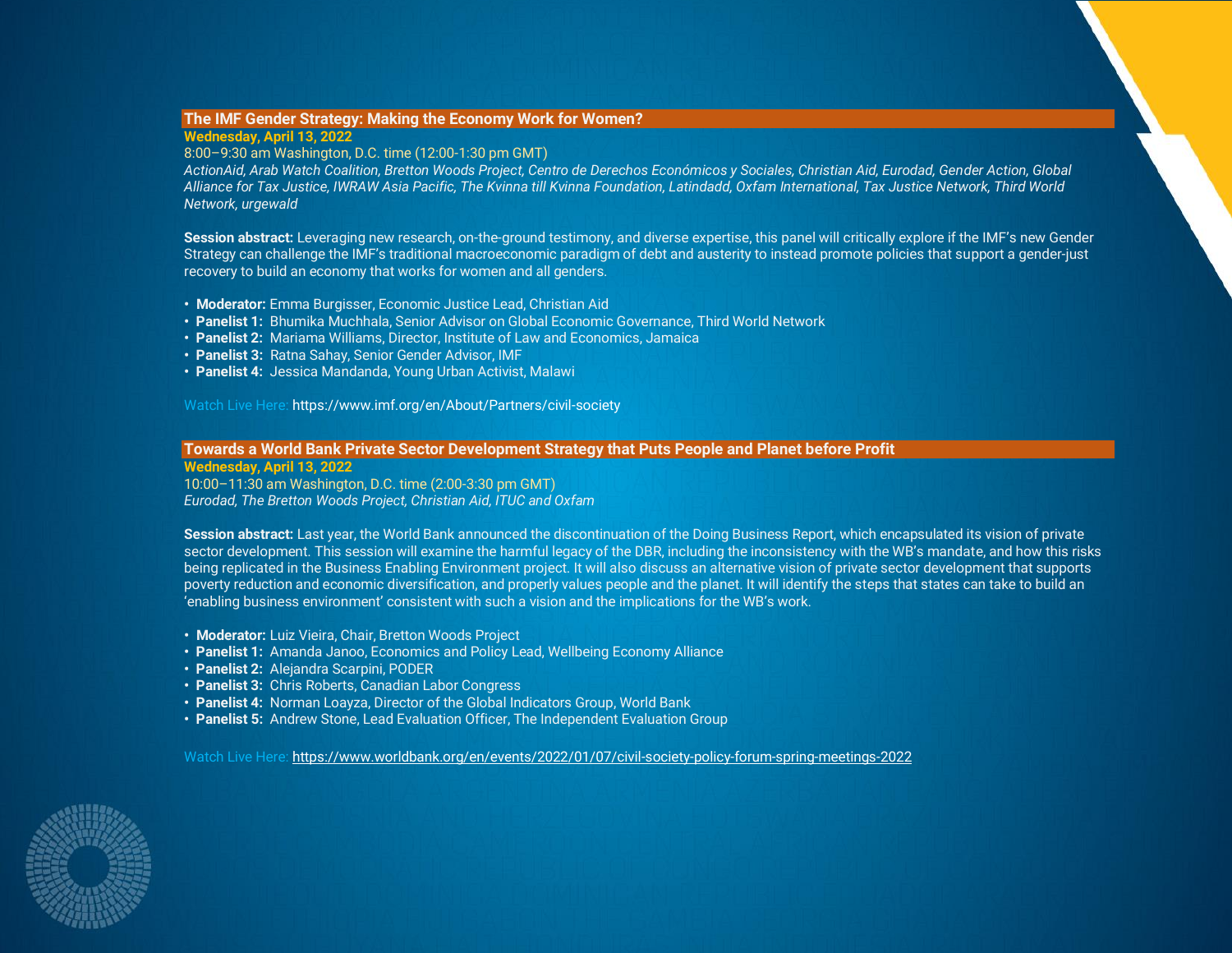#### <span id="page-9-0"></span>**Exploding the Myths - World Bank Gas Finance and Recommendations to Shift Investment to Renewable Solutions Thursday, April 14, 2022**

8:00–9:30 am Washington, D.C. time (12:00-1:30 pm GMT) *Climate Action Network International, Christian Aid, OCI, E3G, Recourse, FoE\_US, Big Shift Global*

**Session abstract:** Colleagues from countries where WBG is supporting gas will join this panel on World Bank gas finance. The panel will explode the myths around gas as a transition fuel, expose the impacts of ongoing WBG investment in gas and outline the arguments for leapfrogging to renewables.

- **Moderator:** Maria Pastukhova, Senior Policy Advisor, E3G
- **Panelist 1:** Haneea Isaad, Associate Researcher, Rural Development Policy Institute, Pakistan
- **Panelist 2:** Victoria Ibezim-Ohaeri, Executive Director, Spaces for Change
- **Panelist 3:** Panelist from Mozambique or Ghana (TBC)

Watch Live Here: <https://www.worldbank.org/en/events/2022/01/07/civil-society-policy-forum-spring-meetings-2022>

# <span id="page-9-1"></span>**National and Global Debt Mechanisms towards Long Term Sustainability in a Post COVID-19 Recovery**

**Thursday, April 14, 2022** 10:00–11:30 am Washington, D.C. time (2:00-3:30 pm GMT) *LATINDADD, APMDD, AFRODAD, JUBILEE USA, EURODAD*

**Session abstract**: Multiple crises have exacerbated Southern countries' sovereign debt burdens and vulnerabilities, as well as increased the corporate debt. Global and national mechanisms are needed to be in place towards debt sustainability and an equitable recovery. This panel will address debt justice challenges with a view from the Global South.

- **Moderator:** Iolanda Fresnillo, Debt Justice Policy and Advocacy Manager, Eurodad and Eric Le Compte, Executive Director, Jubilee USA
- **Panelist 1:** Patricia Miranda, Global Advocacy Director, LATINDADD
- **Panelist 2:** Lidy Nacpil, Coordinator, APMDD
- **Panelist 3:** Jason Braganza, Executive Director, AFRODAD
- **Panelist 4:** Martin Cerisola, Assistant Director, Strategy, Policy and Review Department
- **Panelist 5:** Diego Rivetti, Senior Debt Specialist at Macroeconomics Trade and Investment (MTI) Global Practice, World Bank